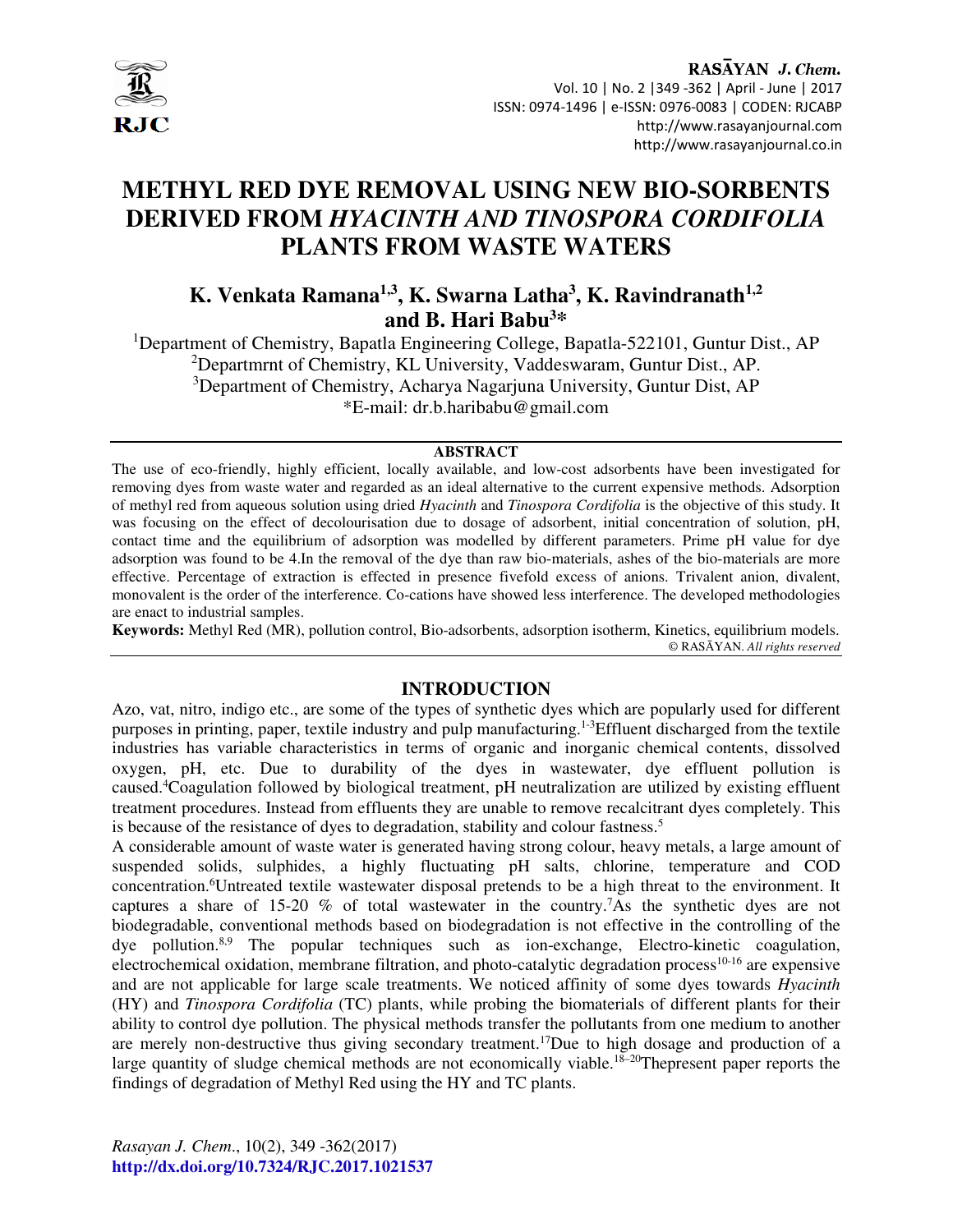By varying pH, initial concentration of the Methyl red dye contact time, co-ions, temperature and adsorbent dose, the optimization of extraction conditions such as sorption nature of the active biosorbents towards Methyl red dye has been studied for the effective removal of Methyl Red from polluted waters. A comparative study has been made in the adsorption processes with Freundlich, Langmuir, Temkin and Dubinin-Radushkevich (D–R) isotherms and dynamics of adsorption have been studied using Weber and Morris intra particle diffusion, pseudo first-order, pseudo second-order, Bangham's pore diffusion and Elovich equations. The methodologies developed using biomaterials derived from the leaves and barks of HY and TC have been applied to the removal of MR from polluted waste waters.

## **EXPERIMENTAL**

#### **Chemicals**

Analytical grade chemicals were used.

#### **Stock solution of Methyl Red**

By dissolving a requisite amount of A.R. grade Methyl Red dye in double distilled water, 100 ppm of Methyl Red solution was prepared. The solution was suitably diluted based on the requirement.

#### **Preparation of Adsorbents**

During the study of plant materials for their sorption abilities apropos the Methyl Red, it was perceived that the adsorbents derived from leaves and stems of HY and TC have shown kinship towards the Methyl red.



Fig.-1: Flora Plants showing affinity towards Methyl Red

## **Adsorption Experiment**

The extraction procedure of Batch system was adopted.<sup>21-23</sup>Circumspect weighted quantities of permeable were taken into formerly washed 1 lit/500 mL stopper bottles containing500 mL/250 mL of Methyl red dye solution of foreordained concentrations. The various primary pH values of the moratorium were adjusted with dil. HCl or dil. NaOH solution using pH meter. The samples were joggled vigorously in mechanical shakers and were allowed to be in equipoise for the desired time. After the equipoise period, an aliquot of the sample was taken for the determination of Methyl Red dye using Spectrophotometric method. The dye has  $\lambda_{\text{max}}$  at 464.9 nm and obeys Beers-Lambert's law at low concentrations. The Optical Density (O.D) computations were made using UV-Visible Spectrophotometer (Systronics make) at the said  $\lambda_{\text{max}}$ . The retrieved O.D value for strange solution was referred to standard graphs (drawn between O.D and concentration) prepared with familiar concentrations of Methyl Red dye by incorporating Least Squares method.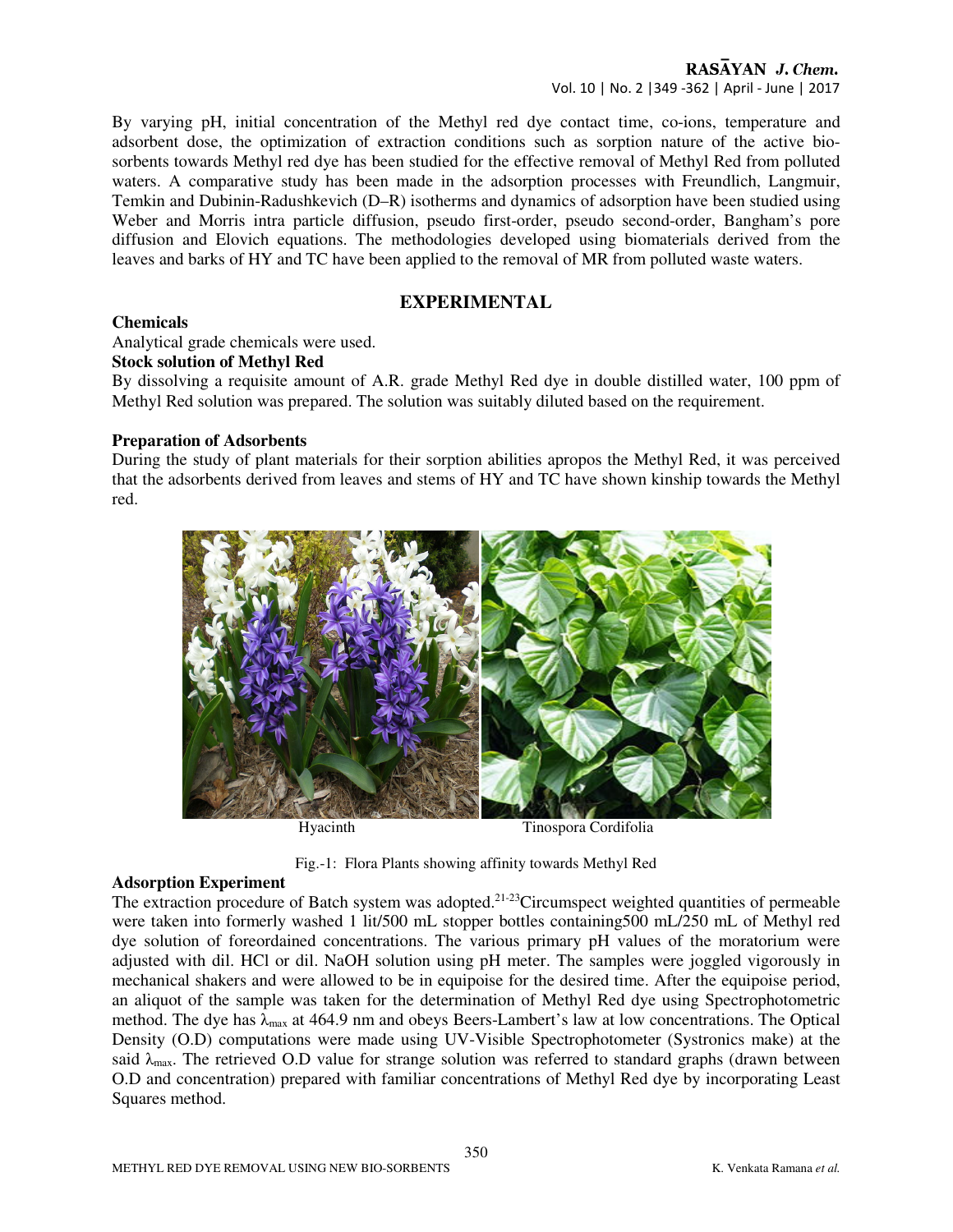The sorption features of the permeable were studied with respect to various physicochemical attributes. At a fixed sorbent permeable, with respect to time of equilibration at various pH values the percentage removal of Methyl Red dye from simulated water samples was studied. Graphs A: 1-8 and B: 1-2 shows the results obtained.

For a particular sorbent at prime pH and equilibration times, the minimum dosage needed for the maximum removal of the Methyl Red Dye, extraction investigations were made by investigating the percentage of extraction with respect to the sorbent dosage. Graphs C: 1-4, shows the results obtained.

#### **Methyl Red dye analysis**

The percentage removal of Methyl red and amount adsorbed (in mg/g) were calculated using the following equations:

$$
\% \text{ of Removal } (\% \text{R}) = \frac{\text{Ci} - \text{Ce}}{\text{Ci}} \times 100 \tag{1}
$$

Amount adsorbed (qe) = 
$$
\frac{\text{Ci} - \text{Ce}}{\text{m}} \times \text{V}
$$
 (2)

Where,  $Ci$  = Initial concentration of the Methyl Red (MR) solution  $g/L$ 

 $Ce = Equilibrium concentration of the Methyl Red (MR) solution in mg/L$ 

 $m =$  mass of the adsorbent in grams;

 $V =$  Volume of Methyl Red (MR) test solution in liters

For different physical and chemical characteristics such as agitation time, adsorbent dosage, pH of the Methyl Red solution, particle size, initial concentration of Methyl Red solution, temperature and in presence of ions, the same procedure has been employed.

## **Effect of other Co-Ions (Interfering Ions)**

For the study of the common ions present in natural waters, the following interfering ions are selected viz. Chloride, Carbonate, Sulphate, Nitrate, Phosphate, Calcium (II), Zinc (II),Copper (II), Magnesium (II) and Iron (II). Methyl Red dye and the co-ions synthetic mixtures are so prepared that the concentration of the foreign ion was maintained at fivefold excess than the dye concentrations. In stopper bottles 500mL of these solutions are taken and then promising adsorbents (as decided by the Graphs A and B) in correctly weighted prime quantities are added. With dil. HCl or dil. NaOH, prime pH was adjusted using pH meter. The samples are joggled in shaking machines for required prime periods and then few portions of the samples are taken out, filtered and analyzed for Methyl Red dye. From the data obtained, percentage of extraction was calculated.

## **RESULTS AND DISCUSSION**

With respect to various physicochemical parameters the sorption characteristics of the bio-adsorbents were studied. The results are presented in the Graphs. A: 1-8, B: 1-2, C: 1-4; Isotherm curves 1(a)-1(h), 2(a)-2(h), 3(a)-3(h), 4(a)-4(h); kinetic parameters graphs 5(a)-5(h), 6(a)-6 (h), 7(a)-7(h), 8(a)-8(h), 9(a)-9 (h), adsorption temperature graphs 10(a)-10(h).

## **Time of equilibration**

For a fixed adsorbent at a fixed pH and after certain duration the following observations are significant, percentage of extractability increases with time, the extractability remains static, i.e. an equilibrium state has been reached (Graphs: A: 1-8). During the steady state, rate of adsorption and the rate of desorption are equal. For plant materials of HY percentage of extraction of Methyl Red dye at pH : 4 has been found to be 19.0% at 15min,27.0% at 30 min , 31.0% at 45 min , 40.0% at 60 min, 47.0% at 75min, 60.0% at 90min, 68.0% at 105min or above for leaves powders (Graphs. A: 1);20.0% at 15 min,25.0% at 30 min, 30.0% at 45 min 41.0% at 60min,58.0 % at 75min,74.0% at 90min and above for leaves ashes (Graphs. A: 2);19.0% at 15 min, 28.0% at 30 min, 39.0% at 45min,47.0% at60min,53.0% at75 min,64.0% at 90 min,70.0%at 105min,75.0% at 125 min and above for stem powder (Graphs. A: 3); and 20.0% at 15 min, 30.0% at 30 min 42.0% at 45 min,54.0% at 60 min,61.0% at 75 min,69.0% at 90 min,80.0% at 105 min and above for the ashes of stem (Graphs. A: 4).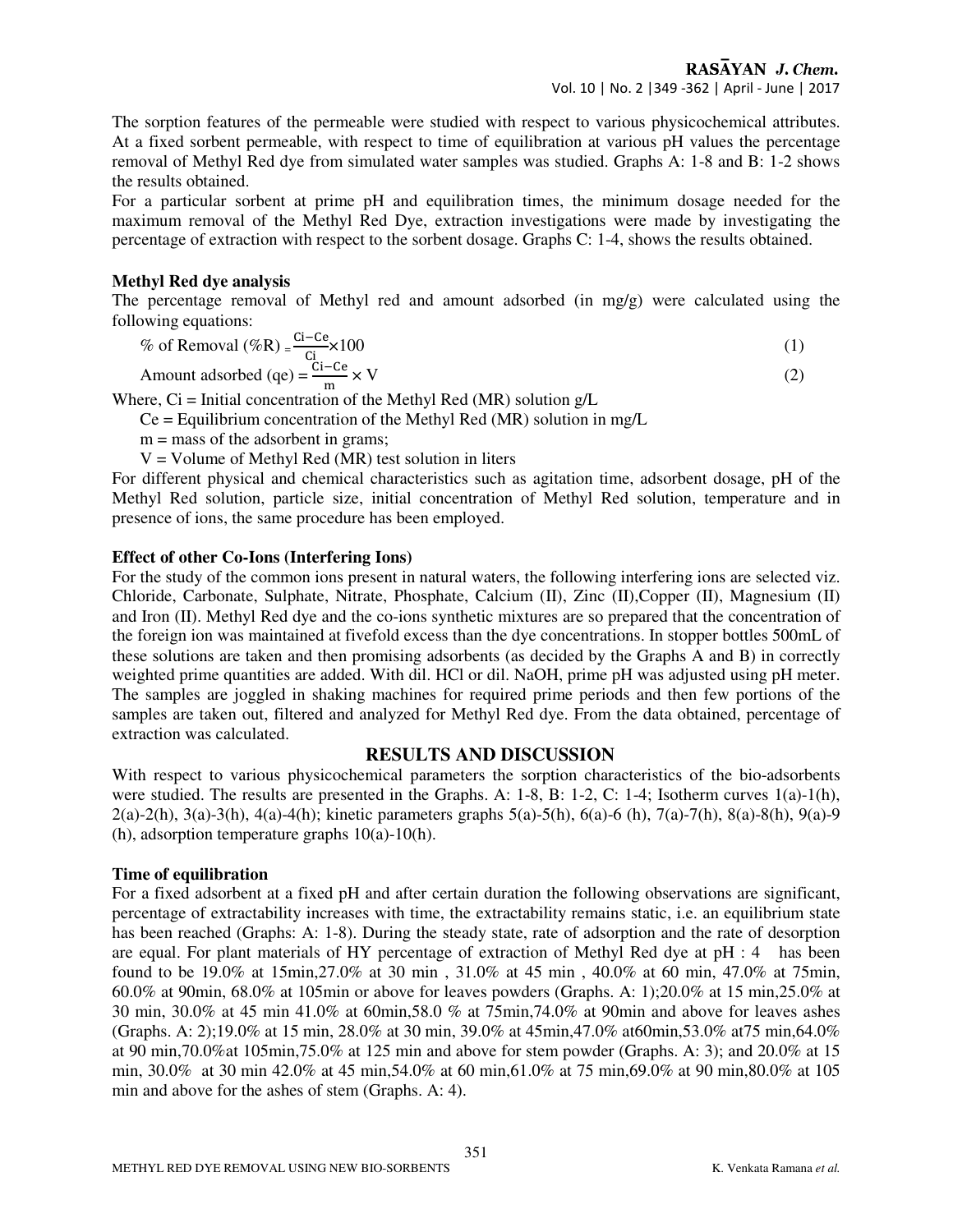Vol. 10 | No. 2 |349 -362 | April - June | 2017

Similarly the bio-materials of TC the % of extraction of the dye at pH:4 has been found to be 18.0 % at 15 min,26.0 % at 30 min, 37.0 % at 45 min, 42.0 % at 60 min, 50.0 % at 75 min, 55.0 % at 90 min 60.0 % at 105 min or above for leaves powders (Graphs. A: 5); 21.0 % at 15 min, 30.0 % at 30 min,40.0 % at 45 min, 50.0 % at 60 min,60.0 % at 75 min, 65.0 % at 90 min,73.0 % at 105 min or above (Graphs. A: 6) for leaves ashes;21.0 % at 15 min,31.0 % at 30 min,40.0 % at 45min, 45.0 % at60 min, 50.0 % at 75 min, 56.0 % at 90 min,64.0 % at 105 min, and above for stem powder (Graphs.A:7); and 30.0 % at 15 min, 35.0 % at 30 min, 42.0 % at 45 min, 50.0 % at 60 min, 56.0 % at 75 min, 73 % at 90 min and above for the ashes of stem (Graphs. A: 8).

## **pH sensitivity**

The percentage of extraction referred to be pH sensitive. In the pH: 4 and above the percentage removal of the Methyl Red is more and below this pH range, the percentage removal has been decreasing (Graphs. B: 1 and 2).

Considering the extract of leaves powder of HY, the maximum extractability, has been found to be 0.0  $\%$ at pH: 0 (1.0 N HCl) 52.0 % at pH:2, 68.0 % at pH:4, 49.0 % at pH:6,40.0 % at pH:8,35.0 % at pH:10 compared with the ashes of leaves of HY, the maximum % removal of the dye has been found to be: 0.0 % at pH:0 (1.0 N HCl), 60.0 % at pH: 2, 74.0 % at pH: 4, 56.0 % at pH: 6, 50.0 % at pH: 8, 40.0 % at pH: 10, (Graphs.B:1). With the stem powder of *Hyacinth*, the % of extraction has been found to be 0.0 %, 60.0 %, 75.0 %, 55.0 %, 40.0 %, 35.0 % at pH's:0(1.0HCl),2,4,6,8 and10 respectively.The percentage of extraction has been found to be 0.0%, 65.0 %, 80.0 %, 60.0 %, 45.0 % and,40.0 % respectively with stem ashes, for the same sequence of pHs (Graphs: B:1).

The plant materials of TC consequently, the maximum percentage removal at pH: 0 (1.0 N HCl), 2,4,6,8 and 10 has been found to be 50.0 %, 60.0 %, 55.0 %, 40.0 % and 30.0 % respectively for leaves powder;59.0 %, 73.0 %, 64.0 %, 50.0 % and 40.0 % for leaves ash, 55.0 %, 64.0 %, 50.0 %, 45.0 % and 33.0 % for stem powder; 60.0 %, 73.0 %, 58.0 %, 47.0 % and 35.0 % for stem ash (Graphs.B:2*).* 

#### **Adsorbent Dosage**

When percentage eviction is reviewed with respect to adsorbent dosage at fixed prime pH: 4 and at prime equilibration times, the graphs rise up to certain dosage and from then onwards plateaus are obtained (Graphs. C:1-4). The prime sorbent dosage has been to be less for ashes than the raw plant materials.

In addition to the sorbent pertaining to HY plant, the prime adsorbent congregation has been found to be: 2.5 gm/L for leaves and 2.0 gm/L for their ashes, 2.5 gm/L for stem powders and 2.0 gm/L for their ashes. For TC plant, the prime sorbent dosage leads to be: 2.0 gm/L for leaves and 1.75 gm/L for their ashes, 2.0 gm/L for stem powders and 1.5 gm/L for their ashes. Graphs C: 1 and 4 shows the results.

With the respective raw plant materials, the prime time of agitation is found to be less for ashes. For the stems powder of HY plant, the prime time is found to be 125 min but 105 min is sufficient with their ashes as sorbents. With TC leaves powder as adsorbent, the prime agitation time has been found to be 105 min but with their ashes, it has been reduced to 90 min, with stems powder of the same plant, prime equilibration is found to be 125 min while 90 min of agitation is enough with ashes stems (Graphs. A: 1- 8).

## **The following observations were accounted**

The sorbents retrieved from plant materials may have some functional groups like -OH/COOH and their dissociation is pH dependent. This emphasizes poor anion exchange ability at low pH: 3 values and poor cation exchange ability at high pH values as per the equilibrations: The acid dissociation constant of Methyl Red dye is pK: 4.95 and the dye will be changing from quinonoid form to benzenoid form in the pH range 4.4-6.2 yielding anion on dissociation. Moreover, the dye is in anionic form and surface is positively charged, adsorption of the dye is more. However, the Vander Waals synergy and Hydrogen bonding formations between surface and dye may abound but these forces will be nullified because of the presence of aquated hydronium ions in the contacting solution of the sorbent surface.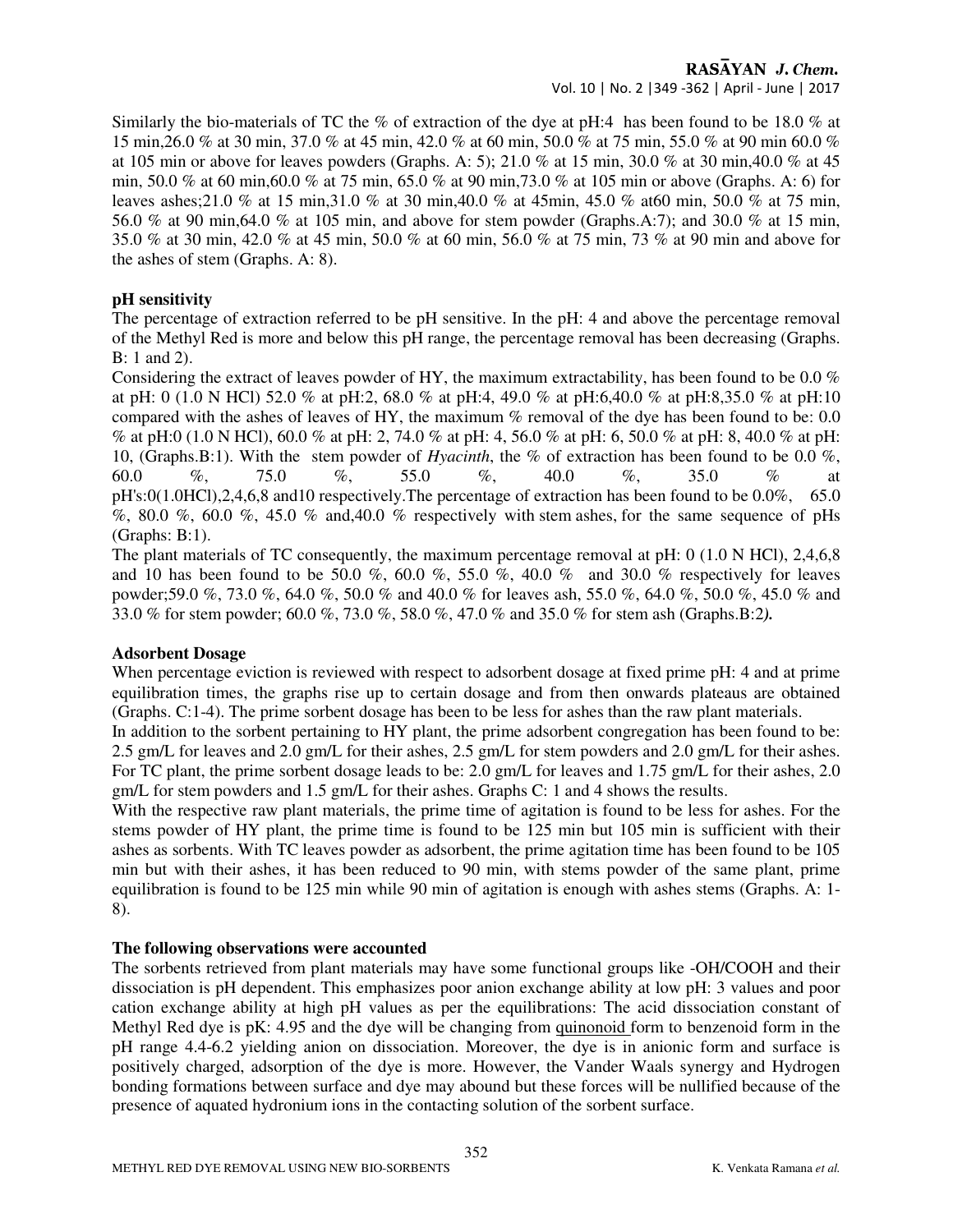#### RASAYAN J. Chem. Vol. 10 | No. 2 |349 -362 | April - June | 2017

It is observed that around pH: 4 only the dye shows affinity towards the sorbents. Decrease in sorption may be caused due to Increasing or decreasing of the pH (other than prime pH: 4), of the equilibrating solution. Initially, the rate of adsorption is found to be more but reduces with time and reaches study state after certain time. Initially many active sites are available for the sorption process to occur and they are progressively utilised with time and hence, rate of adsorption is reduced. There will not be active sites on the sorbent surface for the adsorption process to take place after certain time as saturation state is reached and during this stage there will not be adsorption further.

#### **Adsorption Isotherms**

Some of the popular adsorption isotherm models such as Freundlich<sup>24</sup>, Langmuir<sup>25</sup>, Temkin<sup>26</sup> and Dubinin-Radushkevich<sup>27</sup> isotherms have been adopted to evaluate the relation between the Methyl Red concentrations remaining in the bulk solution to the amount of Methyl Red adsorbed at the solution interface at a constant temperature.

Linear form of Freundlich equation is-

$$
\log\left(q_e\right) = \log k_f + \frac{1}{n} \log C_e \tag{3}
$$

Linear form of Langmuir equation is-

 $C_e / q_e$ ) = (a<sub>L</sub>/k<sub>L</sub>)C<sub>e</sub> + 1/k<sub>L</sub> (4)

Hall *et al*<sup>28</sup> proposed that the nature of the adsorption process is not rewarding  $(R_1 > 1)$ , linear  $(R_1 = 1)$ , favourable  $(0 < R<sub>L</sub> < 1)$  and irreversible  $(R<sub>L</sub> = 0)$  and the significant parameter of the Langmuir isotherm model can be defined by the dimensionless separation factor,  $R_L = 1/(1 + a_L C_i)$ . The plots which are linear of these two adsorption isotherms were as shown in graphs  $1(a)-2(h)$  (provided in SI file) and isothermal constants along with the correlation coefficient values were presented in Table-1 and 2. As the correlation coefficient  $(R^2$ -values) is close to unity, the applicability of these two adsorption isotherms confirmed the heterogeneous surface of the adsorbent and the monolayer coverage of Methyl Red on the bio-sorbents. The applicability of the isotherm equations is compared from the correlation coefficient  $(R^2)$  of these four Isotherm models, the correlation coefficient value of leaves and Bark powders and Ashes of HY and TC for the high correlation coefficient for Freundlich isotherm.  $(R^2=0.997)$  value, Langmuir isotherm  $(R^2=0.976)$  and dimensionless separation factor  $(R_L=0.0791)$ , value which has been found to be fraction in the range of 0-1, indicate the favourability of the Langmuir isotherm than the Freundlich isotherm. Linear form of Temkin equation is-

 $sq_e = BlnCe + BlnA$  where  $RT/b = B$  (5)

Linear form of Dubinin-Radushkevich equation islnq<sub>e</sub> =  $-βε<sup>2</sup> + ln qm$  $+ \ln \mathbf{q}$ m (6)

Where,  $\epsilon = RT \ln(1+1/C_e)$ 

Table-1: Freundlich Isotherm

| S. No. | Name of the sorbent | Slope | Intercept | $\mathbb{R}^2$ |
|--------|---------------------|-------|-----------|----------------|
| 1a     | <b>LPOH</b>         | 0.393 | 0.849     | 0.996          |
| 1b     | <b>LAOH</b>         | 0.361 | 1.023     | 0.994          |
| 1c     | <b>SPOH</b>         | 0.380 | 1.041     | 0.990          |
| 1d     | <b>SPOH</b>         | 0.323 | 1.292     | 0.967          |
| 1e     | <b>LPOTC</b>        | 0.356 | 0.625     | 0.964          |
| 1f     | <b>LAOTC</b>        | 0.410 | 0.801     | 0.995          |
| 1g     | <b>BPOTC</b>        | 0.392 | 0.886     | 0.997          |
| 1h     | <b>BAOTC</b>        | 0.370 | 1.019     | 0.989          |

Table-2: Langmuir Isotherm

| S. No. | Name of the sorbent | D <sub>2</sub> | Slope | Intercept | $R_{I}$ |
|--------|---------------------|----------------|-------|-----------|---------|
| za     | LPOH                | 0.976          | ን.034 | 0.156     | 0.0439  |
| 2b     | AAOH                | 0.943          | ገ በንና | 108       | 0.0414  |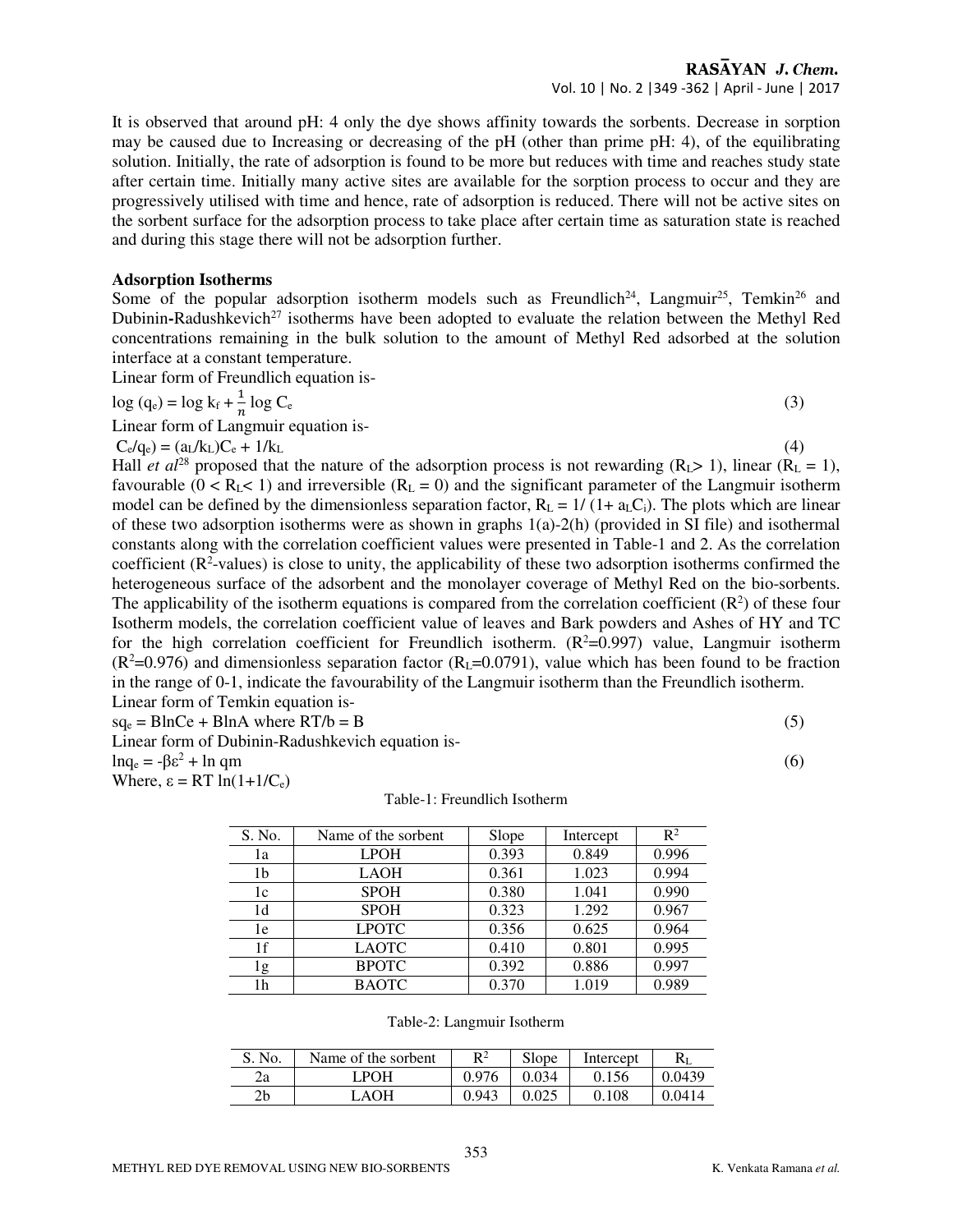| 2c             | <b>SPOH</b>  | 0.976 | 0.024 | 0.089 | 0.0358 |
|----------------|--------------|-------|-------|-------|--------|
| 2d             | <b>SPOH</b>  | 0.963 | 0.018 | 0.046 | 0.0250 |
| 2e             | <b>LPOTC</b> | 0.946 | 0.051 | 0.438 | 0.0791 |
| 2f             | <b>LAOTC</b> | 0.969 | 0.038 | 0.159 | 0.0402 |
| 2g             | <b>BPOTC</b> | 0.960 | 0.031 | 0.148 | 0.0456 |
| 2 <sub>h</sub> | <b>BAOTC</b> | 0.968 | 0.025 | 0.096 | 0.0370 |

RASAYAN J. Chem. Vol. 10 | No. 2 |349 -362 | April - June | 2017

Graphs 3(a)-4(h)(provided in SI file) show the linear plots of these two adsorption isotherms and isothermal constants along with the correlation coefficient values were presented in Table-3 and 4.The correlation coefficients ( $\mathbb{R}^2$ -values) are close to unity. The Temkin heat of sorption, ( $\mathbb{B} = 6.717$  jol/mol) was calculated from the slope of the Temkin linear plot<sup>29-30</sup>, and the Dubinin- Radushkevich mean free energy  $E = \sqrt{1/2\beta}$ , <sup>31</sup> was found to be E=2.3570 KJ/mol calculated for the leaves and bark powder and ashes of HY and TC. As the  $E < 8$  kJ/mol, representing 'physical adsorption<sup>32</sup> upholding the chemical adsorptions and ion exchange etc. The "physical adsorption'' is also referred as nonspecific adsorption which occurs as a result of long range weak Vander Waals forces between Methyl Red and adsorbent. According to Atkins<sup>33</sup>, the characteristics for "physical absorption" is the mean free energy  $(E)$  and also heats of sorption (B) values lower than 20kJ/mol.

| S. No. | Name of the sorbent | B     | Slope $(B)$ | Intercept | $\mathbb{R}^2$ |
|--------|---------------------|-------|-------------|-----------|----------------|
| 1a     | <b>LPOH</b>         | 51.34 | 4.858       | 7.853     | 0.951          |
| 1b     | <b>LAOH</b>         | 43.64 | 5715        | 12.76     | 0.879          |
| 1c     | <b>SPOH</b>         | 40.57 | 6.150       | 13.45     | 0.904          |
| 1d     | <b>SPOH</b>         | 34.13 | 6.717       | 24.13     | 0.842          |
| 1e     | <b>LPOTC</b>        | 90.73 | 2.749       | 4.487     | 0.836          |
| 1f     | <b>LAOTC</b>        | 58.44 | 4.268       | 7.557     | 0.936          |
| 1g     | <b>BPOTC</b>        | 50.43 | 4.946       | 9.032     | 0.900          |
| 1h     | <b>BAOTC</b>        | 43.10 | 5.787       | 12.92     | 0.911          |

Table-3: Temkin Isotherm

| S. No. | Name of the sorbent | E      | Slope(B)    | Intercept | R <sup>2</sup> |
|--------|---------------------|--------|-------------|-----------|----------------|
| 1a     | <b>LPOH</b>         | 7.0711 | $1x10^{-8}$ | 1.584     | 0.715          |
| 1b     | <b>LAOH</b>         | 3.1623 | $5x10^{-8}$ | 0.830     | 0.659          |
| 1c     | <b>SPOH</b>         | 3.5355 | $4x10^{-8}$ | 1.842     | 0.628          |
| 1d     | <b>SPOH</b>         | 5.0000 | $2x10^{-8}$ | 2.158     | 0.605          |
| 1e     | <b>LPOTC</b>        | 2.6726 | $7x10^{-8}$ | 1.078     | 0.568          |
| 1f     | <b>LAOTC</b>        | 2.3570 | $9x10^{-8}$ | 1.469     | 0.603          |
| 1g     | <b>BPOTC</b>        | 2.6726 | $7x10^{-8}$ | 1.596     | 0.648          |
| 1h     | <b>BAOTC</b>        | 3.1623 | $5x10^{-8}$ | 1.827     | 0.657          |

Table-4: Dubinin-Radushkevich

#### **Adsorption Kinetics**

With pseudo first-order model <sup>34, 35</sup> pseudo second-order model <sup>35,36</sup>, Weber and Morris intra particle diffusion model  $37$ , Bangham's pore diffusion model  $38$  and Elovich equations  $39,40$  the rate and kinetics of adsorption of methyl red on to the bio-sorbents derived from HY and TC was studied.

The pseudo first-order equation is-

$$
log (qe - qt) = log q_e - \frac{k1}{2.303} \times t
$$
  
The pseudo second-order equation is-  

$$
t/dt = \frac{1}{k2qe^2} + (1/qe) t
$$
 (3)

Weber and Morris intra particle diffusion equation is-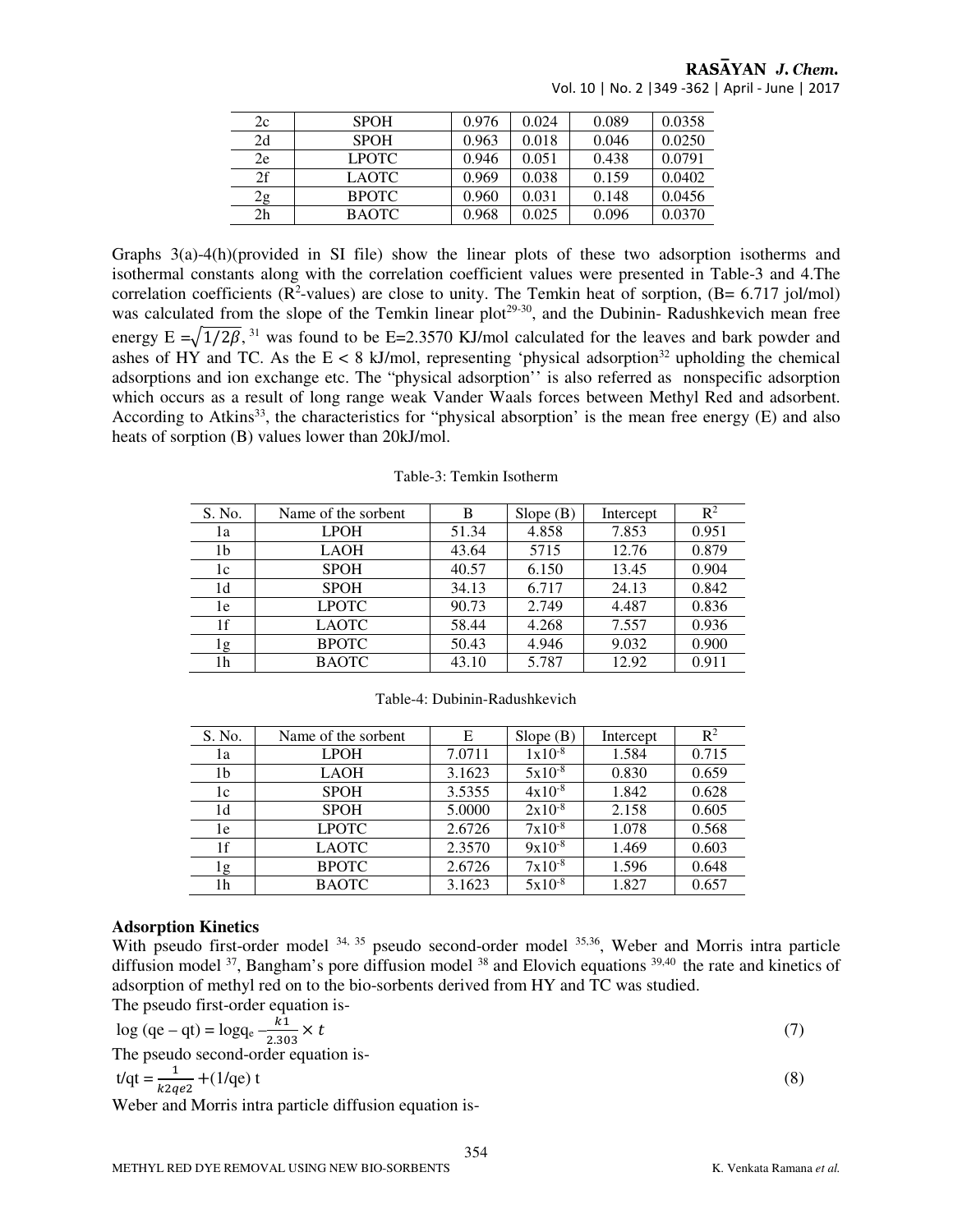RASAYAN J. Chem. Vol. 10 | No. 2 |349 -362 | April - June | 2017

| $q_t = k_{in}t^{1/2} + c$                                            | (9)  |
|----------------------------------------------------------------------|------|
| Bangham's pore diffusion equation is-                                |      |
| $\log [\log (C_i/C_i-q_t m)] = \log (k_0/2.303 V) + \alpha \log (t)$ | (10) |
| Elovich equation is-                                                 |      |
| $q_t = 1/\beta \ln(\alpha\beta) + 1/\beta \ln(t)$                    |      |

The linear graphs of all these five kinetic models were as shown in graphs 5(a)-9(h) (provided in SI file) and rate constants along with the correlation coefficient values were presented in Tables-5 and 9. The usage of the kinetic equations is compared from the correlation coefficient  $(R<sup>2</sup>)$ . Of these five kinetic models, the correlation coefficient value of leaves and bark powders and ashes of HY and TC for the Weber and Morris  $(R^2 = 0.997)$ , Bangham's pore diffusion model  $(R^2 = 0.994)$  pseudo first-order model  $(R^2 = 0.978)$ , pseudo second-order model  $(R^2 = 0.987)$  and Elovich model  $(R^2 = 0.985)$ .

#### **Effect of Temperature**

By conducting the extraction experiments at different temperatures 298, 308, 318 and 328 K the effect of solution temperature on the % removal of Methyl red was studied at prime conditions of extraction: pH: 4.0; contact time: 90 min; sorbent dosage: 3.0 mg/L; concentration of methyl red dye solution: 100 mg/L; particles size: 45  $\mu$  mesh. The results obtained were plotted as  $ln(K_d)$  Vs 1/T. Thermodynamic parameters of the adsorption process such as change in free energy (∆G) kJ/mole, change in enthalpy (∆H) kJ/mole and change in entropy ( $\Delta S$ ) KJ/mole were calculated at different temperatures by using the equations:<sup>41-43</sup>

| $\Delta G = -RT \ln(K_d)$                             | (12) |
|-------------------------------------------------------|------|
| $Ln(Kd) = \Delta S/R - \Delta H/RT$                   | (13) |
| $K_d = q_e/C_e$ and $\Delta G = \Delta H - T\Delta S$ | (14) |

Where,  $K_d$  is the distribution coefficient for the adsorption,  $q_e$  is the amount of methyl red adsorbed on the adsorbent per liter of solution at equilibrium, Ce is the equilibrium concentration of methyl red dye solution is the absolute temperature in Kelvin, R is the gas constant. ∆G is the change in free energy, ∆H is the change in enthalpy, ∆S is the change in entropy.

| S. No. | Name of the sorbent | $\mathbf{K}_1$ | Slope $(B)$ | Intercept | $R^2$ |
|--------|---------------------|----------------|-------------|-----------|-------|
| 1a     | <b>LPOH</b>         | 0.0207         | 0.009       | 1.518     | 0.847 |
| 1b     | <b>LAOH</b>         | 0.0184         | 0.008       | 1.625     | 0.829 |
| 1c     | <b>SPOH</b>         | 0.023          | 0.010       | 1.674     | 0.894 |
| 1d     | <b>SPOH</b>         | 0.0207         | 0.009       | 1.800     | 0.974 |
| 1e     | <b>LPOTC</b>        | 0.0276         | 0.012       | 1.333     | 0.956 |
| 1f     | <b>LAOTC</b>        | 0.0253         | 0.011       | 1.475     | 0.964 |
| 1g     | <b>BPOTC</b>        | 0.0209         | 0.009       | 1.399     | 0.978 |
| 1h     | <b>BAOTC</b>        | 0.0138         | 0.006       | 1.465     | 0.973 |

Table-5: Pseudo first Order

| 0.026<br><b>LPOH</b><br>0.0003<br>1.960<br>1a<br><b>LAOH</b><br>0.0002<br>0.018<br>1.672<br>1b<br><b>SPOH</b><br>0.0004<br>0.021<br>1.031<br>1c<br><b>SPOH</b><br>0.0009<br>1.091<br>1d<br>0.01<br><b>LPOTC</b><br>0.0006<br>0.040<br>2.497<br>1e | S. No. | Name of the sorbent | $K_2$ | Slope | Intercept | $R^2$ |
|---------------------------------------------------------------------------------------------------------------------------------------------------------------------------------------------------------------------------------------------------|--------|---------------------|-------|-------|-----------|-------|
|                                                                                                                                                                                                                                                   |        |                     |       |       |           | 0.840 |
|                                                                                                                                                                                                                                                   |        |                     |       |       |           | 0.503 |
|                                                                                                                                                                                                                                                   |        |                     |       |       |           | 0.875 |
|                                                                                                                                                                                                                                                   |        |                     |       |       |           | 0.925 |
|                                                                                                                                                                                                                                                   |        |                     |       |       |           | 0.961 |
| 1f<br><b>LAOTC</b><br>0.00025<br>0.023<br>2.084                                                                                                                                                                                                   |        |                     |       |       |           | 0.916 |
| <b>BPOTC</b><br>0.00057<br>0.029<br>1.452<br>1g                                                                                                                                                                                                   |        |                     |       |       |           | 0.987 |
| <b>BAOTC</b><br>0.00094<br>0.027<br>0.774<br>1h                                                                                                                                                                                                   |        |                     |       |       |           | 0.949 |

#### Table-6: Pseudo Second Order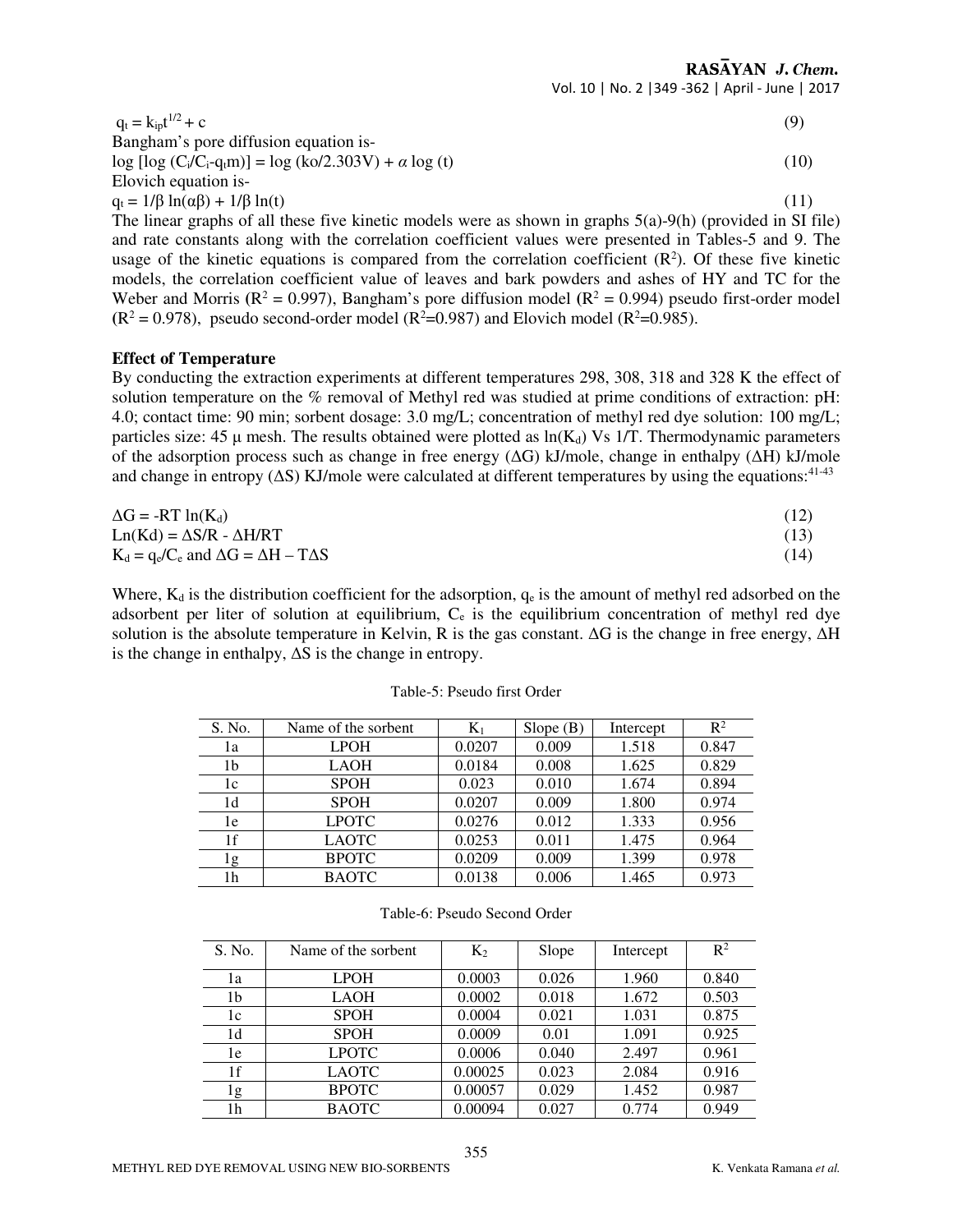Vol. 10 | No. 2 |349 -362 | April - June | 2017



Table-7: Bangham's pore diffusion

| S. No. | Name of the sorbent | $K_0$  | Slope | Intercept | $\mathbb{R}^2$ |
|--------|---------------------|--------|-------|-----------|----------------|
| ıа     | <b>LPOH</b>         | 0.3189 | 0.762 | $-1.977$  | 0.935          |
| 1b     | <b>LAOH</b>         | 0.3170 | 0.770 | $-1.983$  | 0.851          |
| 1c     | <b>SPOH</b>         | 0.0278 | 0.824 | $-1.985$  | 0.960          |
| 1d     | <b>SPOH</b>         | 0.2598 | 0.956 | $-2.182$  | 0.990          |
| 1e     | <b>LPOTC</b>        | 0.3095 | 0.786 | $-2.007$  | 0.990          |
| 1f     | <b>LAOTC</b>        | 0.3033 | 0.852 | $-2.027$  | 0.981          |
| l g    | <b>BPOTC</b>        | 0.3829 | 0.683 | $-1.794$  | 0.994          |
| 1h     | <b>BAOTC</b>        | 0.5423 | 0.515 | $-1.446$  | 0.942          |

|        | Table-8: Weber and Morris |       |           |                |  |  |  |
|--------|---------------------------|-------|-----------|----------------|--|--|--|
| S. No. | Name of the sorbent       | Slope | Intercept | $\mathbb{R}^2$ |  |  |  |
| 1a     | <b>LPOH</b>               | 2.755 | $-4.329$  | 0.937          |  |  |  |
| 1b     | <b>LAOH</b>               | 3.720 | $-6.759$  | 0.860          |  |  |  |
| 1c     | <b>SPOH</b>               | 3.739 | $-4.313$  | 0.965          |  |  |  |
| 1d     | <b>SPOH</b>               | 5.993 | $-11.23$  | 0.992          |  |  |  |
| 1e     | <b>LPOTC</b>              | 1.928 | $-2.623$  | 0.993          |  |  |  |
| 1f     | <b>LAOTC</b>              | 2.732 | $-4.324$  | 0.988          |  |  |  |
| 1g     | <b>BPOTC</b>              | 2.458 | $-0.991$  | 0.997          |  |  |  |
| 1h     | <b>BAOTC</b>              | 3.569 | $-1.123$  | 0.904          |  |  |  |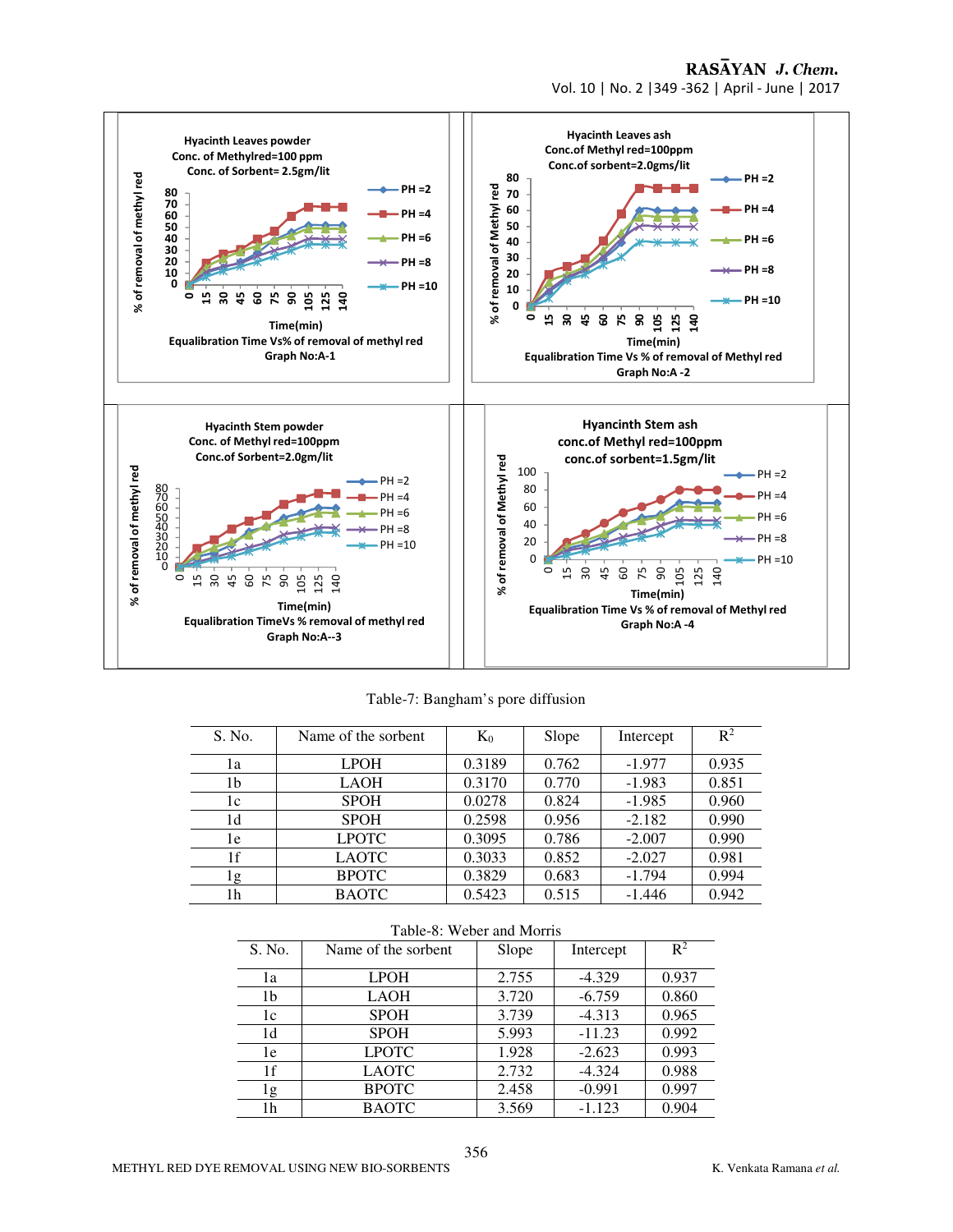| S. No. | Name of the sorbent | Slope | Intercept | $\mathbb{R}^2$ |
|--------|---------------------|-------|-----------|----------------|
| 1a     | <b>LPOH</b>         | 8.334 | $-16.77$  | 0.868          |
| 1b     | <b>LAOH</b>         | 10.48 | $-21.02$  | 0.776          |
| 1c     | <b>SPOH</b>         | 12.14 | $-23.96$  | 0.948          |
| 1d     | <b>SPOH</b>         | 18.51 | $-39.75$  | 0.958          |
| 1e     | <b>LPOTC</b>        | 5.973 | $-11.86$  | 0.965          |
| 1f     | <b>LAOTC</b>        | 8.411 | $-17.22$  | 0.949          |
| l g    | <b>BPOTC</b>        | 7.682 | $-13.02$  | 0.985          |
| 1h     | <b>BAOTC</b>        | 10.71 | $-16.91$  | 0.825          |

Table-9: Elovich

The values of  $\Delta H$  and  $\Delta S$  were calculated from the slope and intercept of a plot between ln (K<sub>d</sub>) and 1/T and  $\Delta G$  values were calculated from the equation  $\Delta G = \Delta H - T \Delta S$  and tabulated <sup>44-45.</sup>

With increase in temperature from 298 to 328 K 25 to 55 °C, the maximum extraction of methyl red takes place at 328 K. The thickness of outer surface of the adsorbent decreases and kinetic energy of the methyl red increases as the temperature increases. Therefore, the rate of diffusion of methyl red increases across the external boundary layer and internal pores of the adsorbent.

From Table-10 it can be inferred that, the values of ∆H are positive, indicating the physical sorption and endothermic nature of adsorption  $46$ . The  $\mathbb{R}^2$  values close to one also indicates that adsorption process is endothermic nature. The +ve values of ∆S represent the increased disorder and randomness at the solid solution interface of methyl red dye with the adsorbent <sup>47</sup>. The -ve values of ∆G indicate the spontaneous nature of adsorption process i.e. the adsorptive forces are strong enough to overcome the potential barrier<sup>48.</sup>

|                                   | S. No.             | Name of the sorbent | ΔH                                            | $\Delta S$ | $\Delta G$ | $\mathbb{R}^2$ |  |  |
|-----------------------------------|--------------------|---------------------|-----------------------------------------------|------------|------------|----------------|--|--|
|                                   |                    |                     | kJ/mol)                                       | (J/mol/K)  | (kJ/mol)   |                |  |  |
|                                   | <b>LPOH</b><br>1a  |                     | 7.51419                                       | 0.021034   | 0.6149     | 0.950          |  |  |
| <b>LAOH</b><br>1b                 |                    |                     | 8.7130                                        | 0.028957   | $-0.7851$  | 0.985          |  |  |
| <b>SPOH</b><br>1c                 |                    |                     | 8.9624                                        | 0.030088   | $-0.9066$  | 0.957          |  |  |
|                                   | <b>SPOH</b><br>1d  |                     | 9.9019                                        | 0.037687   | $-2.4596$  | 0.984          |  |  |
|                                   | <b>LPOTC</b><br>1e |                     | 7.4709                                        | 0.015289   | 2.4560     | 0.988          |  |  |
|                                   | <b>LAOTC</b><br>1f |                     | 8.1510                                        | 0.023628   | 0.4008     | 0.966          |  |  |
| <b>BPOTC</b><br>1g                |                    |                     | 7.6564                                        | 0.020045   | 1.0816     | 0.988          |  |  |
|                                   | 1h                 | <b>BAOTC</b>        | 8.2483                                        | 0.027140   | $-0.6526$  | 0.989          |  |  |
| $LPOH = Leaves Power of Hvacinth$ |                    |                     | LPOTC = Leaves Powder of Tinospora Cordifolia |            |            |                |  |  |

|  |  | Table-10: Effect of temperature: parameter (temp.(K)) |  |  |
|--|--|-------------------------------------------------------|--|--|
|--|--|-------------------------------------------------------|--|--|

LAOH = Leaves Ash of Hyacinth LAOTC = Leaves ash of Tinospora Cordifolia SPOH= Bark powder of Hyacinth BPOTC = Bark powder of Tinospora Cordifolia SAOH = Bark ash of Hyacinth BAOTC = Bark ash of Tinospora Cordifolia

#### **Effect of interfering ions**

The effect of the inclusion of fivefold excess of co-ions on the extraction of the methyl red dye from simulated waters, is presented in the Table-11. It can be stated that bivalent anions like  $CO_3^2$  and  $SO_4^2$ and PO<sub>4</sub><sup>3-</sup> interfered markedly while monovalent ions like Cl- and NO<sup>3-</sup> interfered to a less extent. The % of extraction without co- ions has been found be fluctuating from 70.5 % to 86.0 % with the eight sorbents developed in this work but the extraction has been seriously affected to 15.0 % to 29.0 % in presence of fivefold excess of SO4<sup>2</sup>, 11.0 to 22.0 % with Phosphate, and 21.0 to 29.0 % with  $CO<sub>3</sub><sup>2</sup>$ , with monovalent co-anions, the % of extraction of the dye, has been found to be reduced to 56.0 % to 69.0 % for Cl<sup>-</sup> and 55.0 to 66.0 % for NO<sup>3-</sup>.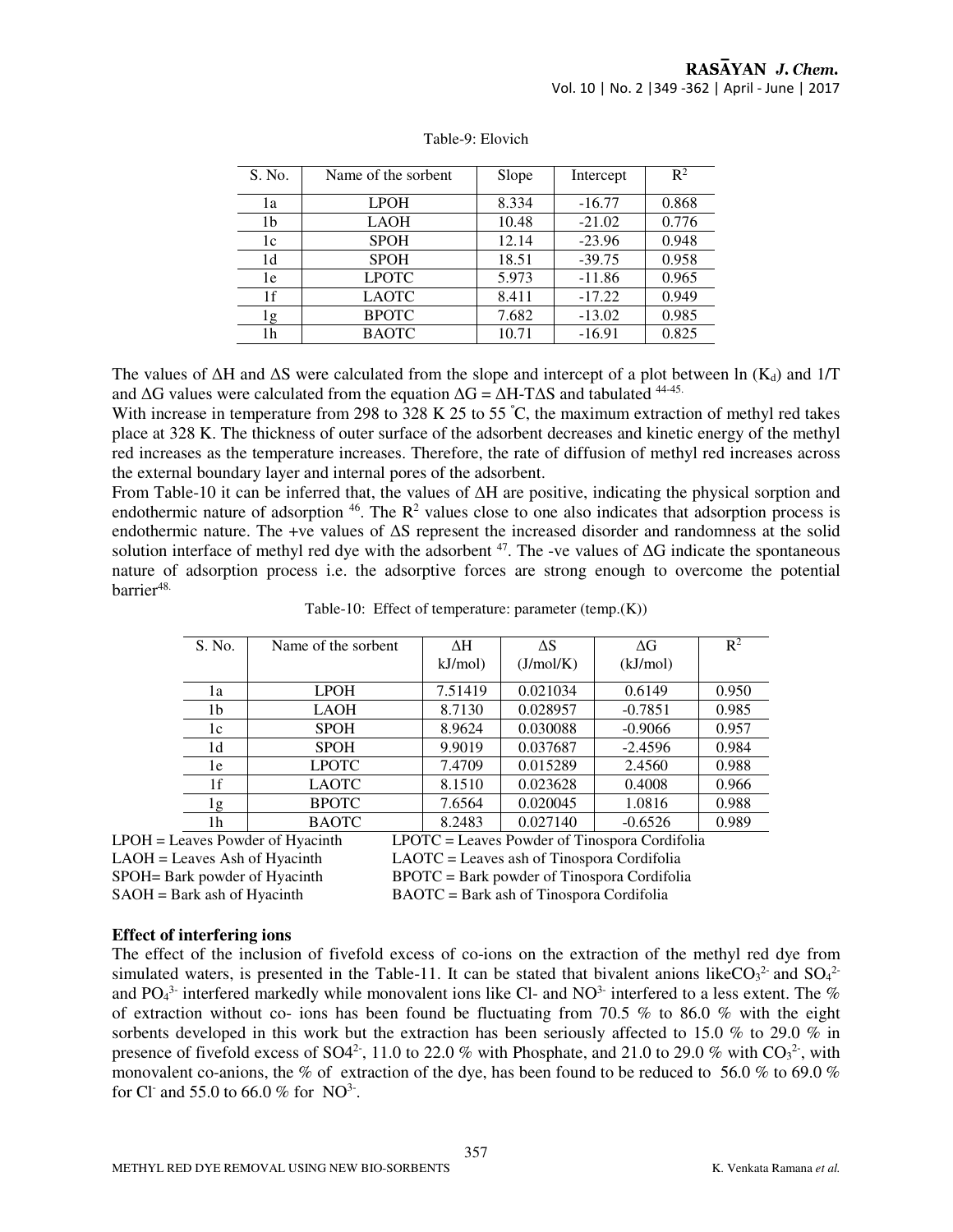The co-cations studied viz.,  $Ca^{2+}$ ,  $Mg^{2+}$ ,  $Fe^{2+}$ ,  $Zn^{2+}$  and  $Cu^{2+}$  have less interfered with the % of extraction of the dye. 70.5 to 86.0 % extraction of the dye in the absence of the co-ions, has been reduced to 53.0- 67.5 % in presence fivefold excess of Ca<sup>2+</sup>, 47.8-56.0 % for Cu<sup>2+</sup>, 54.0 -65.0 % for Fe<sup>2+</sup>, 54.0-63.0 % for  $\text{Zn}^{2+}$  and 57.0-63.0 % for Mg<sup>2+</sup>.

#### **Applications of the Developed Bio-sorbents**

The developed methodologies have been applied for samples collected from the effluents of Dyeing industries, sewages which are fed with varying quantities of the Methyl Red dye. Table-12 shows the results. It is shown from the data that 80-90 % Methyl Red dye can be removed from the waste waters.

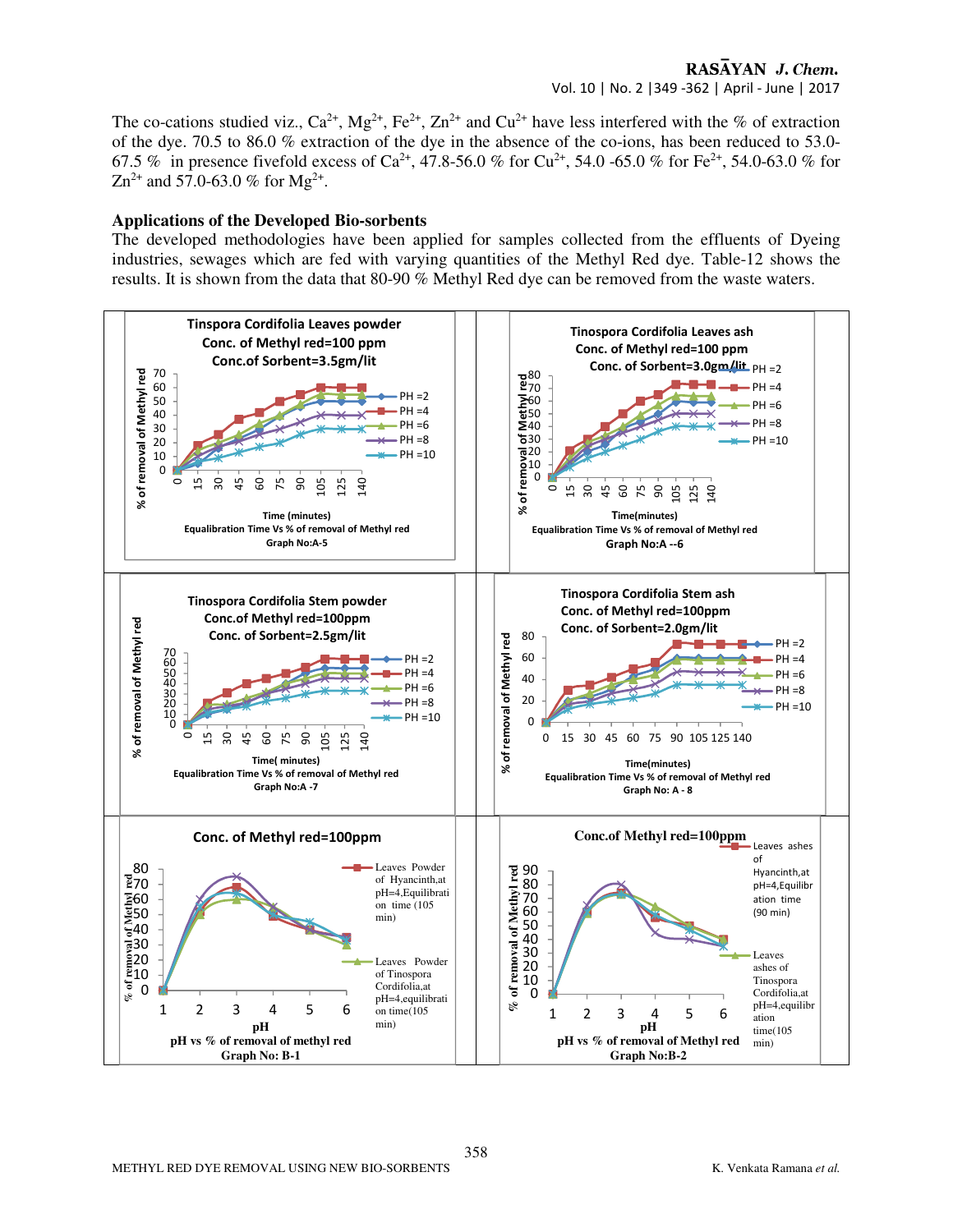Vol. 10 | No. 2 |349 -362 | April - June | 2017



Table-11: Effect of interfering Ions on the Extractability of Methyl Red with different Bio-sorbents: 65 to 99 between values

| S.             | Adsorbent and its<br>concentration                            | Maximum<br>Extractability<br>at prime<br>conditions | % of Extraction of Methyl Red in presence fivefold excess of<br>interfering ions at prime conditions: Conc. of Methyl Red: 100 ppm<br>at $pH:4$ |                              |        |                              |       |        |           |           |        |           |
|----------------|---------------------------------------------------------------|-----------------------------------------------------|-------------------------------------------------------------------------------------------------------------------------------------------------|------------------------------|--------|------------------------------|-------|--------|-----------|-----------|--------|-----------|
| No.            |                                                               |                                                     | SO <sub>4</sub> <sup>2</sup>                                                                                                                    | PO <sub>4</sub> <sup>3</sup> | $Cl^-$ | CO <sub>3</sub> <sup>2</sup> | $F -$ | $Fe2+$ | $Ca^{2+}$ | $Mg^{2+}$ | $Cu2+$ | $Zn^{2+}$ |
| $\mathbf{1}$   | Leaves Powder of<br>Hyacinth:2.5gms/lit                       | 68.0%;<br>pH:4, 105 min                             | 79.0                                                                                                                                            | 82.1                         | 84.2   | 87.0                         | 86.0  | 82.5   | 67.5      | 74.0      | 68.    | 63.0      |
| $\overline{c}$ | leaves Powder of<br><b>Tinospors</b><br>Cordifolia:2.0gms/lit | 74.0%;<br>pH:4, 90 min                              | 83.0                                                                                                                                            | 89.2                         | 92.0   | 88.9                         | 91.2  | 86.6   | 83.4      | 66.5      | 89.4   | 93.0      |
| 3              | <b>Bark Powder of</b><br>Hyacinth 2.0gms/lit                  | 75%;<br>pH:4, 125 min                               | 77.0                                                                                                                                            | 69.2                         | 87.5   | 82.1                         | 98.3  | 77.5   | 69.1      | 68.3      | 77.5   | 85.5      |
| 4              | Bark Powder of<br>Tinospors Cordifolia<br>$2.5$ gms/lit       | 64.0%;<br>pH:4, 105min                              | 92.0                                                                                                                                            | 77.5                         | 84.2   | 87.0                         | 86.0  | 82.5   | 67.5      | $\Omega$  | 68.0   | 63.0      |
| 5              | leaves Ashes of<br>Hyacinth ;2.0 gms/lit                      | 74.0%<br>pH:4, 90 min                               | 83.1                                                                                                                                            | 84.0                         | 85.0   | 88.1                         | 92.0  | 89.5   | 83.1      | 80.0      | 78.5   | 83.0      |
| 6              | leaves Ashes of<br><b>Tinospors</b><br>Cordifolia; 3.0gms/lit | $73\%$ ;<br>pH:4, 105 min                           | 79.2                                                                                                                                            | 81.4                         | 85.7   | 86.5                         | 85.2  | 81.3   | 67.1      | 73.8      | 67.6   | 64        |
| $\overline{7}$ | <b>Bark Ashes of</b><br>Hyacinth 1.5 gms/lit                  | 80.0%<br>pH:4, 105 min                              | 82.6                                                                                                                                            | 83.2                         | 84.6   | 87.2                         | 91.8  | 88.0   | 82.4      | 79.2      | 77.6   | 82.1      |
| 8              | <b>Bark Ashes of</b><br>Tinospors Cordifolia<br>$2.0$ gms/lit | 73.0%<br>pH:4, 90 min                               | 89.5                                                                                                                                            | 86.2                         | 86.1   | 78.5                         | 92.1  | 98.5   | 68.3      | 74.0      | 68.0   | 63.0      |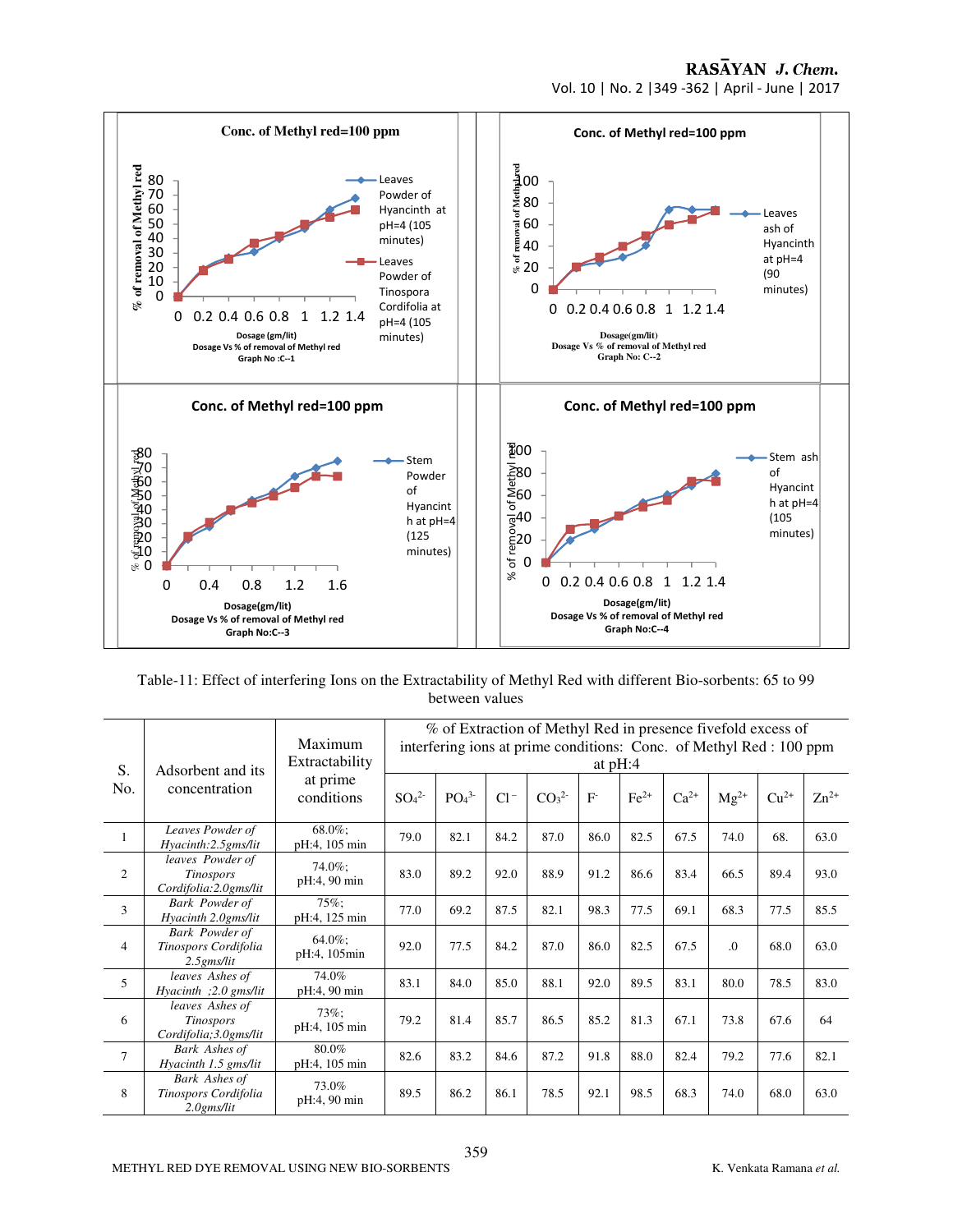Vol. 10 | No. 2 |349 -362 | April - June | 2017

| <b>DUIWULII VAIUUS</b>                               |                                                          |                                                          |                                                          |                                                          |                                                          |                                                       |  |  |
|------------------------------------------------------|----------------------------------------------------------|----------------------------------------------------------|----------------------------------------------------------|----------------------------------------------------------|----------------------------------------------------------|-------------------------------------------------------|--|--|
|                                                      | % of extraction of methyl red in diverse samples         |                                                          |                                                          |                                                          |                                                          |                                                       |  |  |
| <b>Bio-Sorbents</b>                                  | Sample -1<br>Fed with<br>$10.0$ ppm<br>methyl red<br>dye | Sample -2<br>Fed with<br>$15.0$ ppm<br>methyl red<br>dye | Sample -3<br>Fed with<br>$20.0$ ppm<br>methyl red<br>dye | Sample -4<br>Fed with<br>$25.0$ ppm<br>methyl red<br>dye | Sample -5<br>Fed with<br>$30.0$ ppm<br>methyl red<br>dye | Sample -6<br>Fed with<br>35.0ppm<br>methyl red<br>dye |  |  |
| Powder of Hyacinth<br>leaves:3.0 gms/lit             | 81.5                                                     | 90.0                                                     | 82.3                                                     | 81.2                                                     | 85.5                                                     | 86.3                                                  |  |  |
| Powder of Tinospors<br>Cordifolia leaves: 2.0gms/lit | 83.5                                                     | 91.1                                                     | 85.5                                                     | 88.3                                                     | 87.4                                                     | 82.1                                                  |  |  |
| Powder of Hyacinth Bark<br>$2.5$ gms/lit             | 88.1                                                     | 82.2                                                     | 85.6                                                     | 88.3                                                     | 81.5                                                     | 83.5                                                  |  |  |
| Powder of Tinospors<br>Cordifolia bark 2.0gms/lit    | 89.1                                                     | 88.2                                                     | 85.2                                                     | 86.4                                                     | 88.2                                                     | 85.5                                                  |  |  |
| Ashes of<br>Hyacinth leaves; 2.5gms/lit              | 87.3                                                     | 81.5                                                     | 85.5                                                     | 85.4                                                     | 89.0                                                     | 85.2                                                  |  |  |
| Ashes of Tinospors<br>Cordifolialeaves ;1.75gms/lit  | 88.5                                                     | 82.3                                                     | 86.4                                                     | 81.5                                                     | 85.3                                                     | 84.6                                                  |  |  |
| Ashes of Hyacinth Bark<br>$2.0$ gms/lit              | 86.5                                                     | 88.3                                                     | 89.0                                                     | 85.2                                                     | 83.5                                                     | 86.5                                                  |  |  |
| Ashes of Tinospors Cordifolia<br>bark 1.5gms/lit     | 86.3                                                     | 86.5                                                     | 84.4                                                     | 88.3                                                     | 89.5                                                     | 83.5                                                  |  |  |

Table-12: % of Extractability of Methyl Red from effluents with bio-sorbents developed in this work. 80 to 90 between values

## **CONCLUSION**

For the sorption abilities towards Methyl Red dye from polluted waters is due to Bio-adsorbents derived from plant materials of *Hyacinth* and *Tinospors Cordifolia*. Extraction parameters such as sorbent dosage, pH, and time of equilibration have been adaptive for the maximum removal of Methyl Red dye. % removal of the dye is high when the pH of the extraction system is approximately 4. Ashes found to be more effective than respective raw bio-materials. Fivefold excess of di- and trivalent co-anions found to be interfering while the monovalent anions to a less extent. Co-cations have showed less interference. The four Isotherm models, the correlation coefficient value of leaves and bark powders and ashes of HY and TC for the high correlation coefficient for Freundlich isotherm  $(R^2=0.9965)$  value, Langmuir isotherm ( $R^2$ =0.9964) and dimensionless separation factor ( $R_L$ =0.0901) value which has been found to be fraction in the range of 0-1, indicate the favourability of the Langmuir isotherm than the Freundlich isotherm. The correlation coefficient value of leaves and bark powders and ashes of Hyacinth and TC for the Weber and Morris ( $\mathbb{R}^2 = 0.991$ ), Bangham's pore diffusion model ( $\mathbb{R}^2 = 0.992$ ) pseudo first-order model ( $\mathbb{R}^2 = 0.982$ ), pseudo second-order model ( $\mathbb{R}^2 = 0.951$ ) and Elovich model ( $\mathbb{R}^2 = 0.979$ ). It is observed that the pseudo second-order model fits well to the experimental data of the proposed adsorption system. The values of ∆H are +ive, indicating the physical sorption and endothermic nature of adsorption.

#### **REFERENCES**

- 1. H. Zollinger, Color chemistry, VCH Publishers., New York (1987).
- 2. E.S. Abrahat, Dyes and their intermediates, Edward Arnolds Ltd. London., UK (1977).
- 3. M. Neamtu, I.Siminiceanu, A. Yediler, and A. Kettrup, *Dyes Pigments.*, **53**, 93(2002).
- 4. C. F. Gurnham, *Industrial waste control,* academic press*.*, New York (1965).
- 5. J.P. Jadhav, G. K. Parshetti, S.D. Kalme, and S. P.Govindwar, Decolourization of azo dye methyl red by Saccharomyces cerevisiaeMTCC 463*. Chemosphere.,* **68**, 94(2007).
- 6. Y. Anjaneyulu, N.S. Chary, and D.S.S. Raj, Decolourization of industrial effluents– available methods and emerging technologies – a review. *Rev. Environ. Sci. Biotehnol.,* **4**, 245(2005).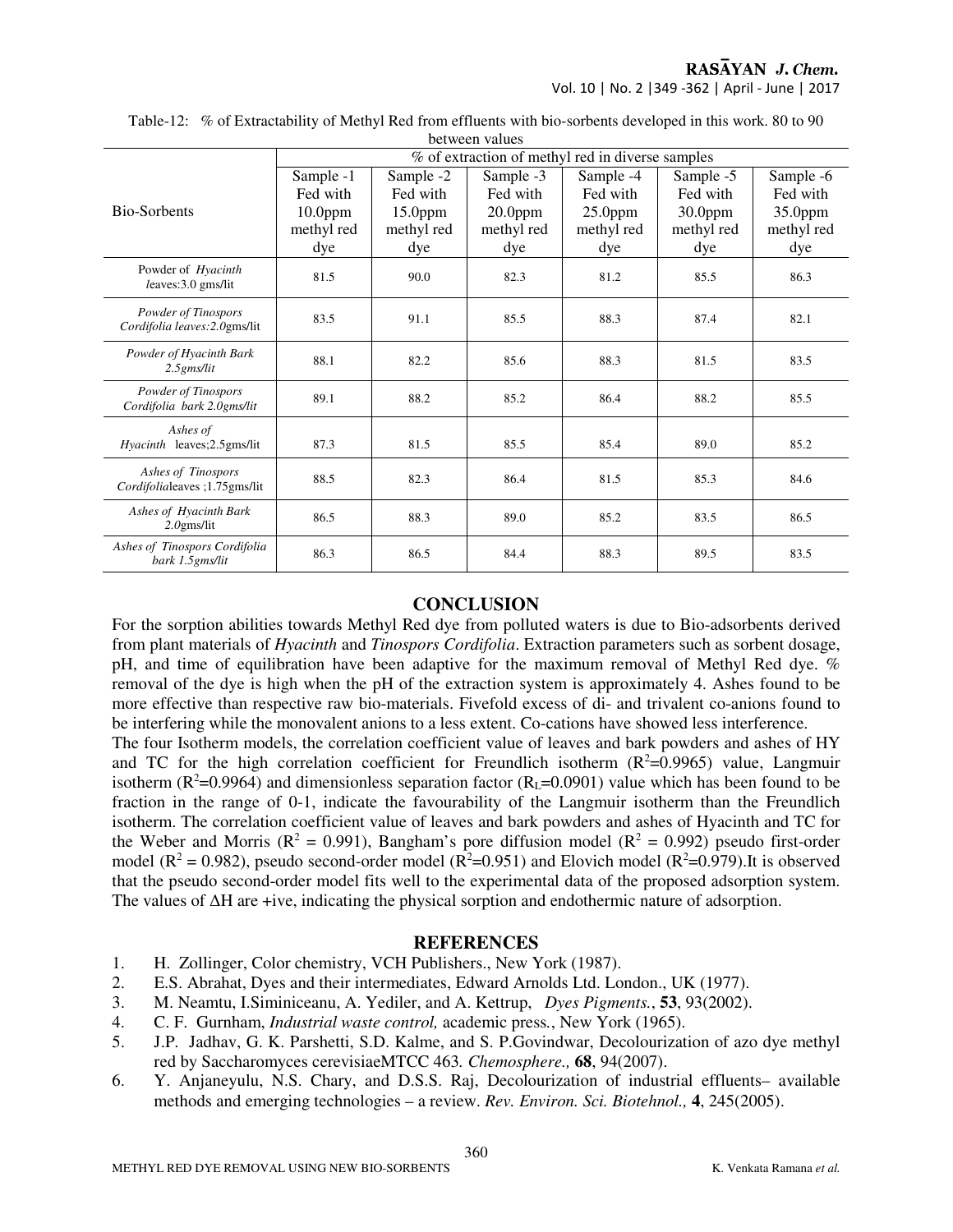- 7. B. Gopal, Conservation of inland waters in India, An overview, *Verh. Internat.VereinLimnol*., **25**, 2494(1994).
- 8. T. Robinson, G. McMullan, R. Marchant, and P. Nigam, Remediation of dyes in textile effluent: a critical review on current treatment technologies with a proposed alternative. *Bioreso. Tech*., **77**, 247(2004).
- 9. C.I. Pearce, J.R. Lloyd, and J.T. Guthrie, The removal of colour from textile waste water using whole bacterial cells: *A review. Dyes Pigm.*, **58**, 179(2003).
- 10. J. A. Laszlom, Preparing an ion exchange resin from sugarcane bagasse to removereactive Dye from wastewater. *Text Chem Color.*, **28(5),** 13(1996).
- 11. A.H. Gemea, I.A. Mansour, R.G. El-Sharkawy, and A.B. Zaki, Kinetics and mechanism of the heterogeneous catalyzed oxidative degradation of indigo carmine, *J. Mol.Catal. Chem*., **193 (1-2)**  109(2003).
- 12. V.L. Grimau, and M.C. Gutierrez, Decolorization of simulated reactive Dyebath effluents by electrochemical oxidation assisted by UV light*, Chemosphere.*, **62**, 106(2006).
- 13. C. Hachem, F. Bocquillon, O. Zahraa, and M. Bou.chy, Decolorization of textil industry Wastewater by the photocatalytic degradation process.*, Dyes Pigm.,* **49**, 117(2001).
- 14. R.L. Cisneros, A.G. Espinoza, and M.I. Litter, Photo.degradation of an azo Dye of the textile industry*. Chemosphere*., **48**, 393(2002).
- 15. V.K. Gupta Suhas, Application of low-cost adsorbents for Dye removal-A review*. J. Environ. Manage.*, **90**, 2313(2009).
- 16. V. Srivastava, I.D. Mall, and I.M. Mishra, Equilibrium modelling of single and binary adsorption of cadmium and nickel onto bagasse fly ash*. Chem. Eng. J***., 117**, 79(2006).
- 17. A. Bes-Pia, J.A. Mendoza-Roca, and M.I. Alcaina-Miranda, Combination of physico-chemical treatment and nanofiltration to reuse wastewater of a printing, dyeing and finishing textile industry*. Desalination.,* **157**, 73(2003).
- 18. D. Georgiou, A. Aivazidis, and J. Hatiras, Treatment of cotton textile waste water using lime and ferrous sulfate*. Water Res.*, **3**7, 2248(2003).
- 19. A. Baban, A. Yediler, and D. Lienert, Ozonation of high strength segregatedeffluents from a woolen textile dyeing and finishing plant*. Dyes Pigments.*, **58**, 93(2003).
- 20. T. Kurbus, Y. March Slokar, A. Majcen, The use of experimental designfor the evaluation of the influence of variables on the  $H_2O_2$ / UV treatment of model textile waste water. *Dyes Pigments.*, **58**, 171(2003).
- 21. R.K. Trivedy, Pollution Management in Industries*,* 2nd ed. Karad (India): Environmental Publications., (1995).
- 22. Gerard Kiely, Environmental Engineering, McGraw-hall International Editions., (1998).
- 23. Metcalf and Eddy, Wastewater Engineering: Treatment of Reuse. 4th. Ed, New York: McGraw Hill Co., (2002).
- 24. H.M.F. Freundlich, *J. Phys. Chem*., **57,** 385(1906).
- 25. I. Langmur, *J. Am. Chem. Soc*., **40**, 1361(1918).
- 26. M.J. Temkin, and V. Pyzhev, *Acta Physiochim*., U.S.S.R. **12**, 217(1940)
- 27. M.M. Dubinin, and L.V. Radush Kevich, *Phys. Chem. Sect*., **55**, 331(1947).
- 28. K.R. Hall, L.C.Eagleton, and A. Acrivos, T. Vermevlem, *Ind. Eng. Chem. Fundam*., **5**, 212(1966).
- 29. B.H. Hameed, *J. Hazard.Mater*., **162**, 939(2009).
- 30. A. Nunes, S.A. Franca, and L.S. Olievera, *Bioresource Technology*., **100**, 1786(2009).
- 31. M.S. Onyango, Y. Kojima, O. Aoyi, E.C. Bernardo, and H. Matsuda. *J. Colloid Interface Sci*., **279**, 341 (2004).
- 32. J. Monika, V. Garg, and K. Kadirvelu, *J. Hazardous materials*., **162**, 365(2009).
- 33. P. Atkins, *Physical chemistry 6th E*dn. Oxford University press, London., 857 (1999).
- 34. S. Lagergren, and Handlingar., **24 (4)**, 1(1898).
- 35. Y.S. Ho, and G. McKay, *Process Biochem*., **34**, 451(1999).
- 36. Y.S. Ho, J.C.Y. Ng, and G. McKay, *Purif. Methods*., **29**, 189(2000).